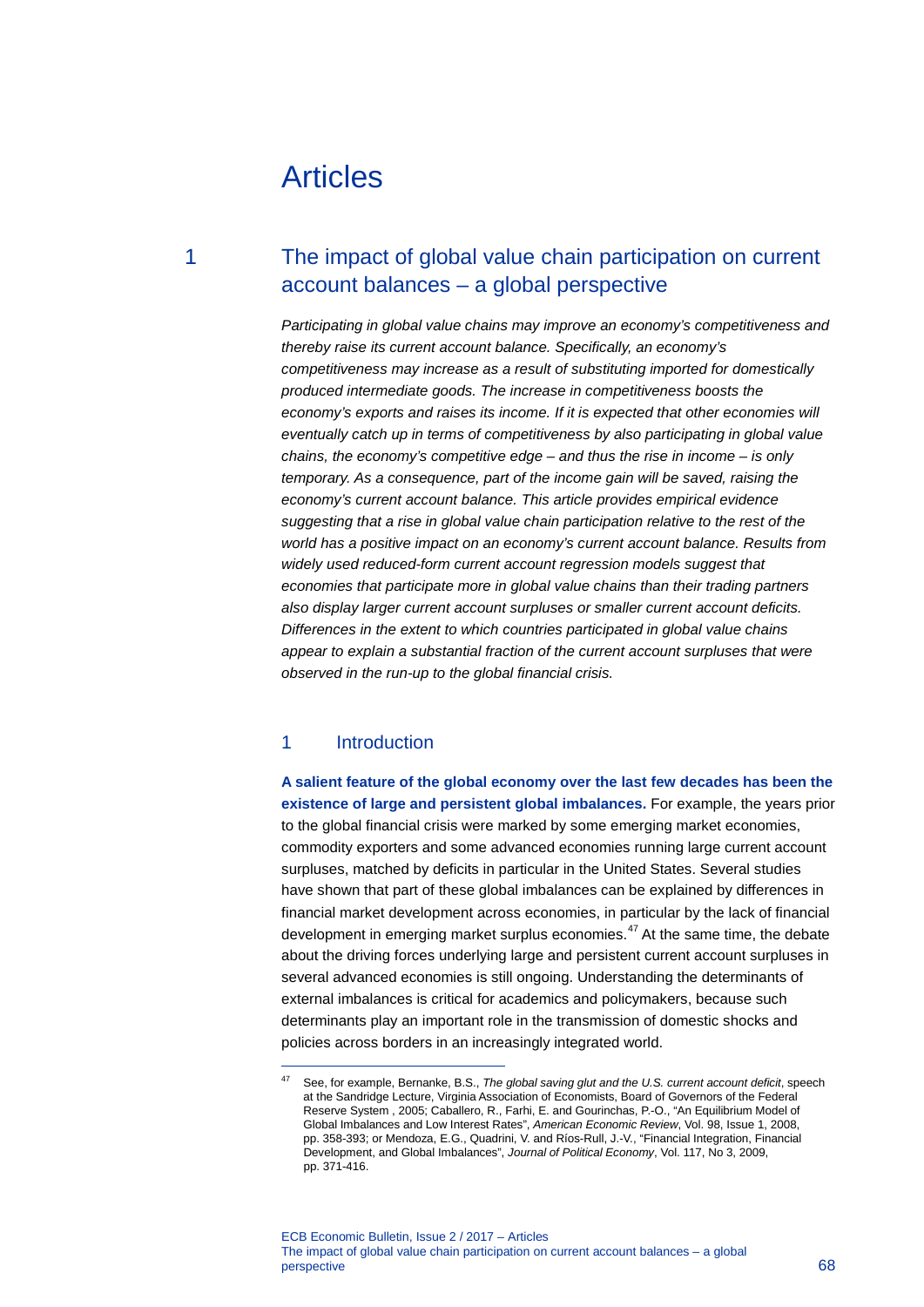## **Another striking feature of the global economy during the last few decades has been the rise of global value chains.** The increasing dispersion of stages of production across countries was spurred by a number of factors. The decline in transportation costs amid large wage differences between advanced and emerging market economies made the internationalisation of supply chains profitable. Moreover, advances in information and communication technologies made the complex coordination of production processes at distance possible. [4](#page-1-0)8 A further factor was the adoption of trade-liberalising policies over the past few decades.

#### **The fragmentation of production chains across countries led to a steady increase in the share of trade accounted for by intermediate goods.** This

development continued at least until the start of the global financial crisis. Trade in intermediate goods and services now accounts for a very large share of overall trade flows in goods and services.<sup>[4](#page-1-1)9</sup> The regional dispersion of the research and development underlying the iPod, the manufacturing and assembly of its components as well as its sale and distribution in local markets is a well-known example of global value chain fragmentation.<sup>[50](#page-1-2)</sup>

#### **Global value chains may have effects on a wide range of economic outcomes.**

Several studies have shed light on the effects of global value chains by documenting the increased fragmentation of production across borders. Drawing on newly developed input-output tables, these studies have developed frameworks to measure trade in valued added and economies' and individual sectors' integration in global value chains.<sup>[51](#page-1-3)</sup> Building on these insights, other studies have been concerned with the economic implications of global value chains. For example, participation in global value chains appears to boost growth<sup>[52](#page-1-4)</sup>, amplify cross-country monetary policy spillovers<sup>[53](#page-1-5)</sup> and render an economy's income distribution more uneven.

### **This article examines the role of global value chains in current account balances from a global perspective.** [5](#page-1-6)4 It presents empirical evidence suggesting

<span id="page-1-0"></span><sup>48</sup> See, for example, Elms, D. and Low, P. (eds.), *Global value chains in a changing world*, WTO Secretariat, 2013; Baldwin, R., "Global supply chains: why they emerged, why they matter, and where they are going", in Elms, D. and Low, P. (eds.), *Global value chains in a changing world*, WTO Secretariat, 2013, pp. 13-59; and United Nations Conference on Trade and Development (UNCTAD), *World Investment Report 2013 – Global Value Chains: Investment and Trade for Development*, 2013.

<span id="page-1-1"></span><sup>49</sup> One estimate is that, respectively, 56% and 73% of overall trade flows in goods and services are accounted for by intermediates; see Miroudot, S., Lanz, R. and Ragoussis, A., "Trade in Intermediate Goods and Services", *OECD Trade Policy Papers* 93, OECD Publishing, 2009.

<span id="page-1-2"></span><sup>50</sup> See Dedrick, J., Kraemer, K. and Linden, G., "Who Profits from Innovation in Global Value Chains? A Study of the iPod and Notebook PCs", *Industrial and Corporate Change*, Vol. 19, Issue 1, 2010, pp. 81-116.

<span id="page-1-3"></span><sup>51</sup> See, for example, Hummels, D., Ishii, J. and Yi, K.-M., "The nature and growth of vertical specialization in world trade", *Journal of International Economics*, Vol. 54, Issue 1, 2001, pp. 75-96; Trefler, D. and Zhu, S.C., "The structure of factor content predictions", *Journal of International Economics*, Vol. 82, Issue 2, November 2010, pp. 195-207; Johnson, R.C. and Noguera, G., "Accounting for Intermediates: Production Sharing and Trade in Value Added", *Journal of International Economics*, Vol. 86, Issue 2, 2012, pp. 224-236; or Koopman, R., Wang, Z. and Wei, S.-J., "Tracing Value-Added and Double Counting in Gross Exports", *American Economic Review*, Vol. 104, No 2, 2014, pp. 459-494.

<span id="page-1-4"></span><sup>52</sup> See Saito, M., Ruta, M. and Turunen, J., "Trade Interconnectedness: The World with Global Value Chains", *IMF Policy Paper*, August 2013.

<span id="page-1-5"></span><sup>53</sup> See Georgiadis, G., "Determinants of global spillovers from US monetary policy", *Journal of International Money and Finance*, Vol. 67, 2016, pp. 41-61.

<span id="page-1-6"></span>The article does not investigate the impact of global value chain participation on current account balances in the euro area.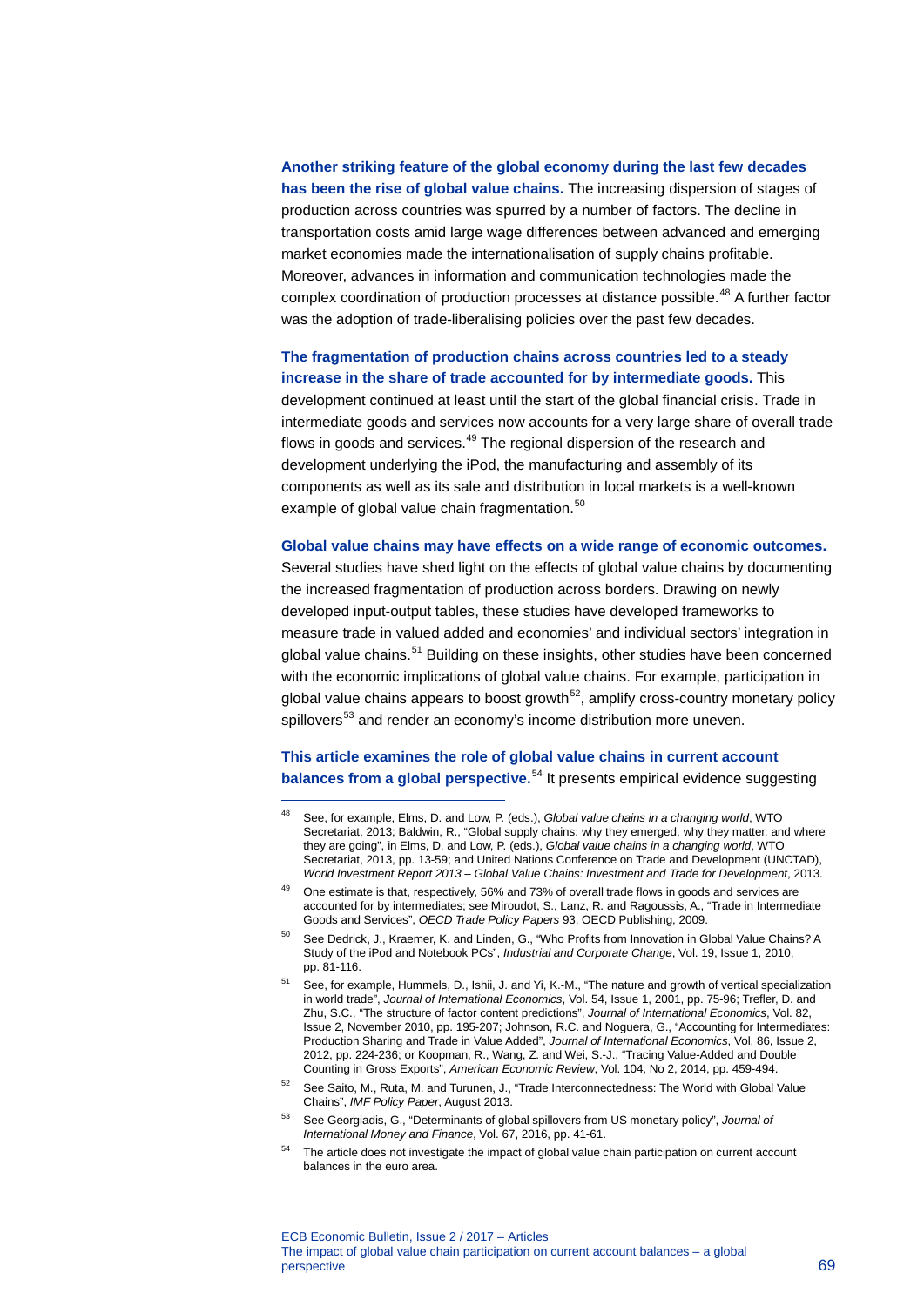that economies which participate more in global value chains than other economies exhibit larger current account surpluses or smaller current account deficits. The evidence also suggests that the impact of global value chain participation on current account balances is economically significant. For example, about a quarter of the large US current account deficit during the run-up to the global financial crisis that cannot be explained by other fundamentals can be explained by its limited relative participation in global value chains.

**The finding that global value chain participation improves an economy's current account balance has important policy implications.** In particular, it implies that persistent deviations from a balanced current account do not, as is often argued, reflect domestic distortions, but are in fact welfare-maximising outcomes against the background of differences in economies' competitiveness. As a consequence, policies aimed at narrowing global imbalances should focus on measures that facilitate participation in global value chains. For example, adopting policies that facilitate innovation and reduce protectionist barriers may help to improve an economy's competitiveness by fostering its global value chain participation; similarly, multilateral initiatives aimed at trade and financial liberalisation may also reduce an economy's external imbalances by fostering participation in global value chains.

**The article is structured as follows:** Section 2 reviews the evolution of global imbalances and global value chain participation over the last few decades; Section 3 discusses the mechanism through which global value chain participation may affect an economy's current account balance; Section 4 reports results from an analysis of cross-country data that sheds light on the empirical relevance of participation in global value chains for current account balances; and Section 5 concludes.

# 2 The evolution of global imbalances and participation in global value chains

#### **2.1 Global current account imbalances**

-

**The period before the global financial crisis was characterised by a build-up of large external imbalances (see Chart 1).** While the United States accumulated large current account deficits, China, Japan and oil-exporting economies recorded large surpluses. At the time, the consensus view was that an eventual – possibly rapid – unwinding of these imbalances could trigger a crisis. $55$  The International Monetary Fund (IMF) repeatedly advocated policy measures that would facilitate a smooth unwinding in the context of a multilateral consultation process.<sup>[56](#page-2-1)</sup>

<span id="page-2-0"></span><sup>55</sup> See Catão, L.A. and Milesi-Ferretti, G.M., "External Liabilities and Crises", *IMF Working Paper* WP/13/113, May 2013.

<span id="page-2-1"></span><sup>56</sup> IMF, *Imbalances and Growth: Update of Staff Sustainability Assessments for G-20 Mutual Assessment Process*, September 2013.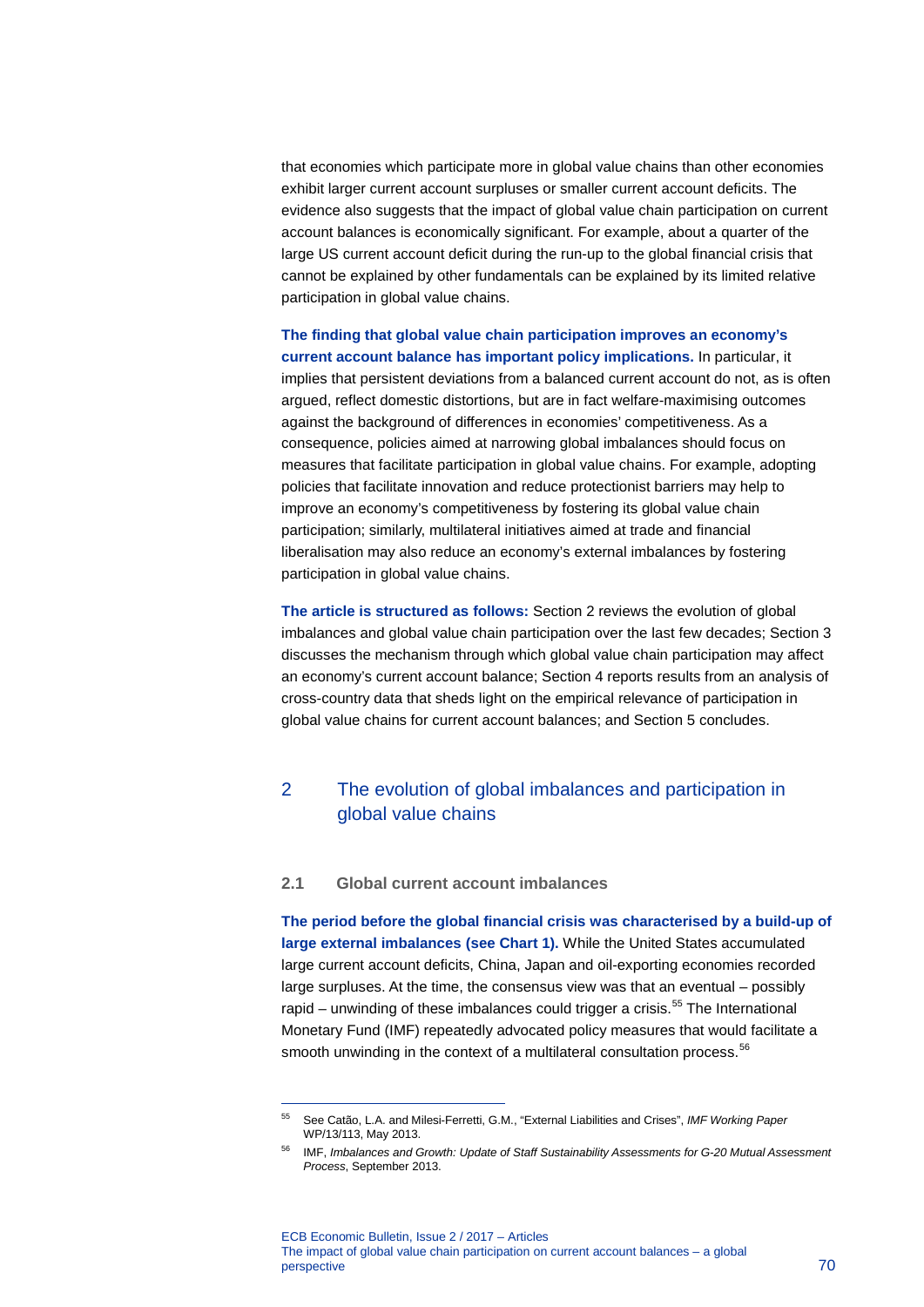**The global financial crisis was followed by a rebalancing process.** Between 2007 and 2015 surpluses and deficits declined markedly. For G20 economies, the average absolute current account balance relative to GDP fell from 4.7% in 2007 to 3.9% in 2015; in GDP-weighted terms, it fell from 3.6% to 2.6%, as larger economies underwent a stronger rebalancing. The global financial crisis that was triggered by other factors thus preceded the unwinding of global imbalances. While it is difficult to decompose current account balances into structural and cyclical components, the evidence suggests both contributed to the rebalancing after the global financial crisis. $57$ 

#### **Chart 1**



Evolution of global current account balances

Source: IMF World Economic Outlook.

-

**Adjustments in major surplus and deficit economies contributed markedly to the reduction in global imbalances.** For example, the US current account deficit fell from 1.6% of world GDP in 2006 to 0.6% in 2015. In China, the current account surplus dropped from 0.6% of world GDP in 2007 to an average of about 0.3% between 2009 and 2015. In Japan, the persistent current account surplus of around 0.3% of world GDP between 2005 and 2010 subsequently almost disappeared, partly on account of a changed economic policy environment with the temporary halt in nuclear energy production and the effects of the "Abenomics" policies introduced in 2012.

**Rebalancing was a global phenomenon across advanced and emerging market economies.** This can be seen by the relationship between the current account positions of the countries monitored in the IMF World Economic Outlook in 2007 and the changes in their current account balances between 2007 and 2015 (see Chart 2). Economies with a positive current account balance at the onset of the global

<span id="page-3-0"></span><sup>57</sup> IMF, "2013 Pilot External Sector Report", *IMF Policy Paper*, August 2013.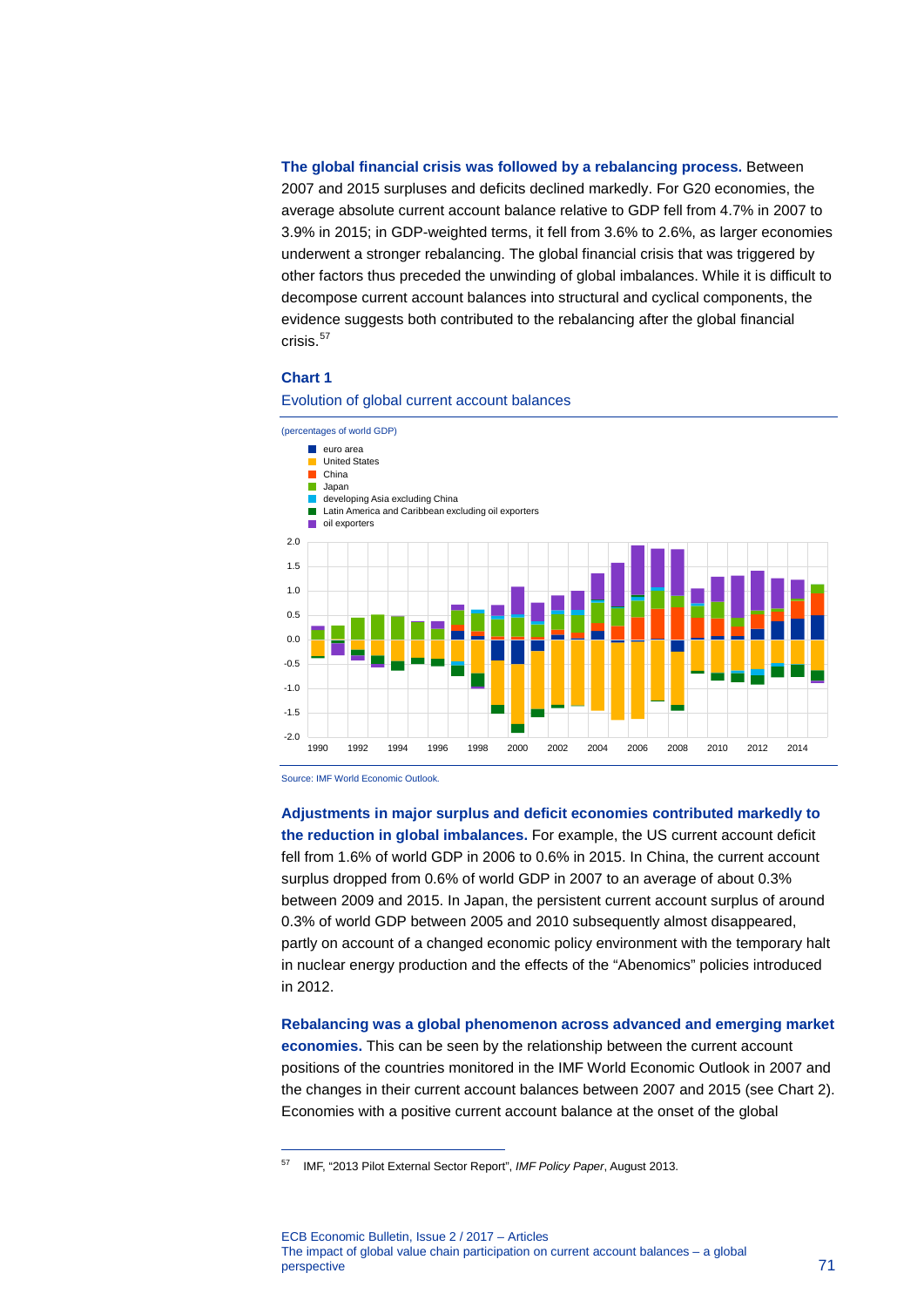financial crisis tended to experience a reduction between 2007 and 2015, whereas those with a negative position tended to see an improvement.

#### **Chart 2**

Current account balances in 2007 and changes between 2007 and 2015

(percentages of GDP; x-axis: current account balance 2007; y-axis: change in current account balance, 2007-15)



Source: IMF World Economic Outlook.

#### **Chart 4**

Current account balances in 2013 and changes between 2013 and 2015 for G20 economies



(percentages of GDP; x-axis: current account balance 2013; y-axis: change in current account balance, 2013-15)

Source: IMF World Economic Outlook.

**Chart 3** 

Current account balances over the periods 1990-2005 and 2008-15

(percentages of GDP; x-axis: current account balance 1990-2005; y-axis: current account balance 2008-15)



Source: IMF World Economic Outlook.

**Despite the contraction in global imbalances across economies, the constellation of current account surpluses and deficits remained broadly unchanged.** Chart 3 shows that the bulk of economies with current account surpluses (deficits) in the period 1990-2005 remained in surplus (deficit) in the period after 2008.

### **More recently, current account imbalances of several economies have widened again, in particular in some systemically important**

**economies.** After 2013 the US current account deficit widened to 2.6% of GDP, the surplus of China to 3% and that of Japan to 3.3%. The rebalancing process seems to have come to a halt across G20 economies in general, as there is a positive correlation between current account balances in 2013 and the change in current account balances between 2013 and 2015 (see Chart 4). Despite the recent rise in these economies'

current account surpluses and deficits, global imbalances have remained broadly stable owing to the drop in oil prices and the associated fall in the current account surpluses of oil-exporting economies (see Chart 1).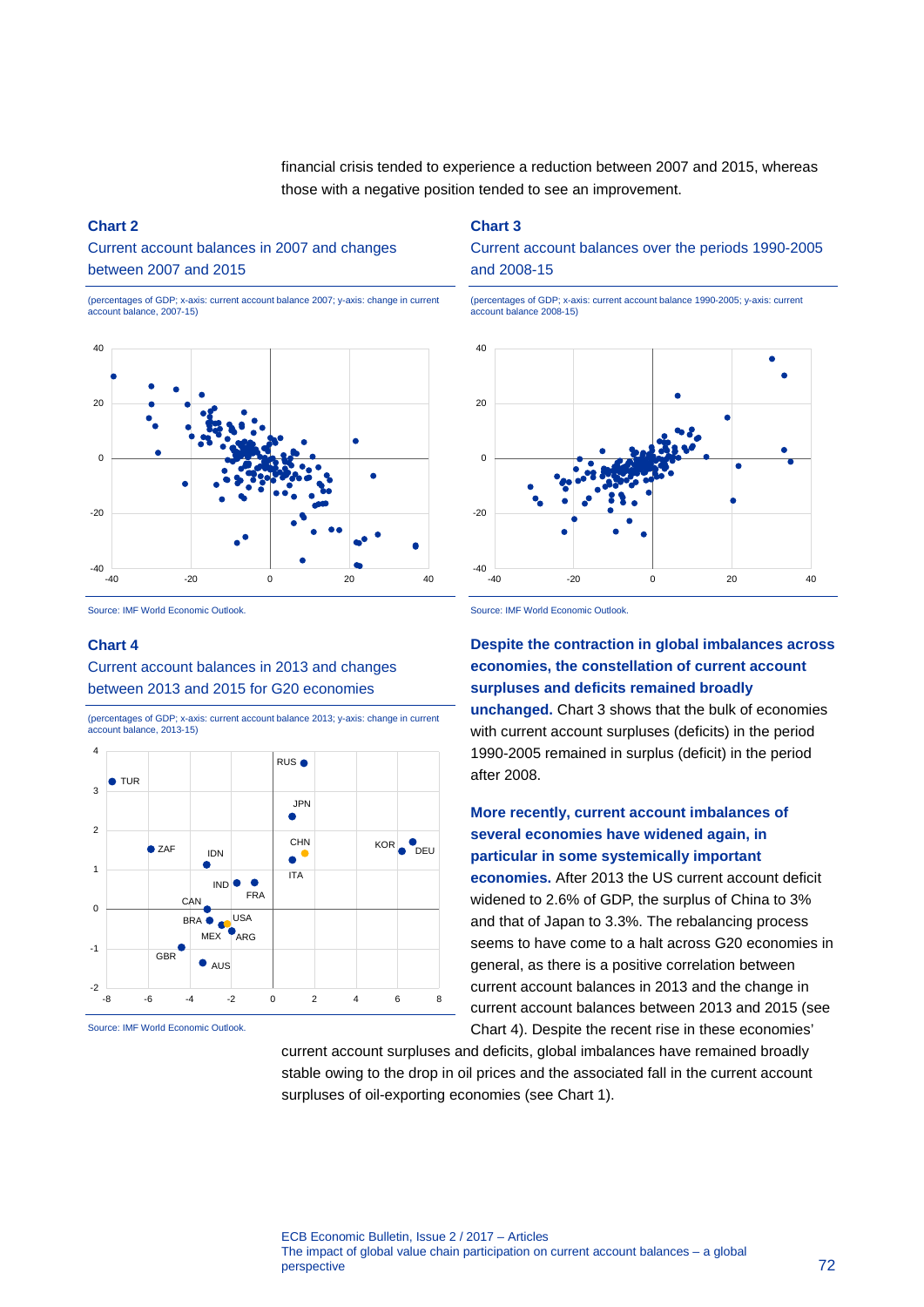#### **2.2 Global value chain participation**

**Measuring global value chain participation is challenging.** One measure of "downstream participation", i.e. how much a country is using imports in its production of exports, is the ratio of domestic value added in an economy's gross exports, or "VAX" ratio.<sup>[58](#page-5-0)</sup> Low values of the VAX ratio indicate that a large share of an economy's gross exports reflect the value added of foreign inputs. The production of the iPod may again serve as an illustrative example of downstream participation: while the iPod is exported from China, the actual value added in China is very limited, consisting mainly of low-skilled assembly services. The major part of the value is produced by firms in the United States, Japan, South Korea and Taiwan through delivery of sophisticated intermediate inputs. [59](#page-5-1) China therefore has a low VAX ratio in terms of the iPod, and is, according to this downstream metric, participating strongly in the global value chain of the iPod. Another measure of downstream participation, the "backward participation" measure, can be constructed as the ratio of an economy's gross intermediate inputs to total gross output on the basis of data from the World Input-Output Database (WIOD).<sup>[60](#page-5-2)</sup> Box 1 presents a discussion of the WIOD and the backward participation measure.

#### **Global value chain participation has risen significantly since the 1970s.**

Historical data show that there has been a secular decline in the VAX ratio (see Chart 5). An increasingly large share of an economy's gross exports thus represents imported value added, i.e. imported intermediates that are used in the production of exports. Global value chain participation has also risen when measured by backward participation (see Chart 6).

#### **The rise in global value chain participation has been a global phenomenon.**

The cross-country mean of backward participation has increased in tandem with its dispersion, measured by the standard deviation (see Table 1). This suggests that the rise in backward participation over this period has been spread relatively evenly across economies and in line with the limited increase in the range between the minimum and maximum values of backward participation.

<span id="page-5-0"></span><sup>58</sup> See Johnson, R.C. and Noguera, G., "A Portrait of Trade in Value Added over Four Decades", *Review of Economics and Statistics*, 2016.

<span id="page-5-2"></span><span id="page-5-1"></span><sup>59</sup> See Dedrick et al., op. cit.

<sup>60</sup> See Timmer, M.P., Dietzenbacher, E., Los, B., Stehrer, R. and de Vries, G., "An Illustrated User Guide to the World Input-Output Database: the Case of Global Automotive Production", *Review of International Economics*, Vol. 23, Issue 3, 2015, pp. 575-605; and Timmer, M.P., Los, B., Stehrer, R. and de Vries, G.J., "An Anatomy of the Global Trade Slowdown based on the WIOD 2016 Release", *Groningen Growth and Development Centre research memorandum* 162, 2016.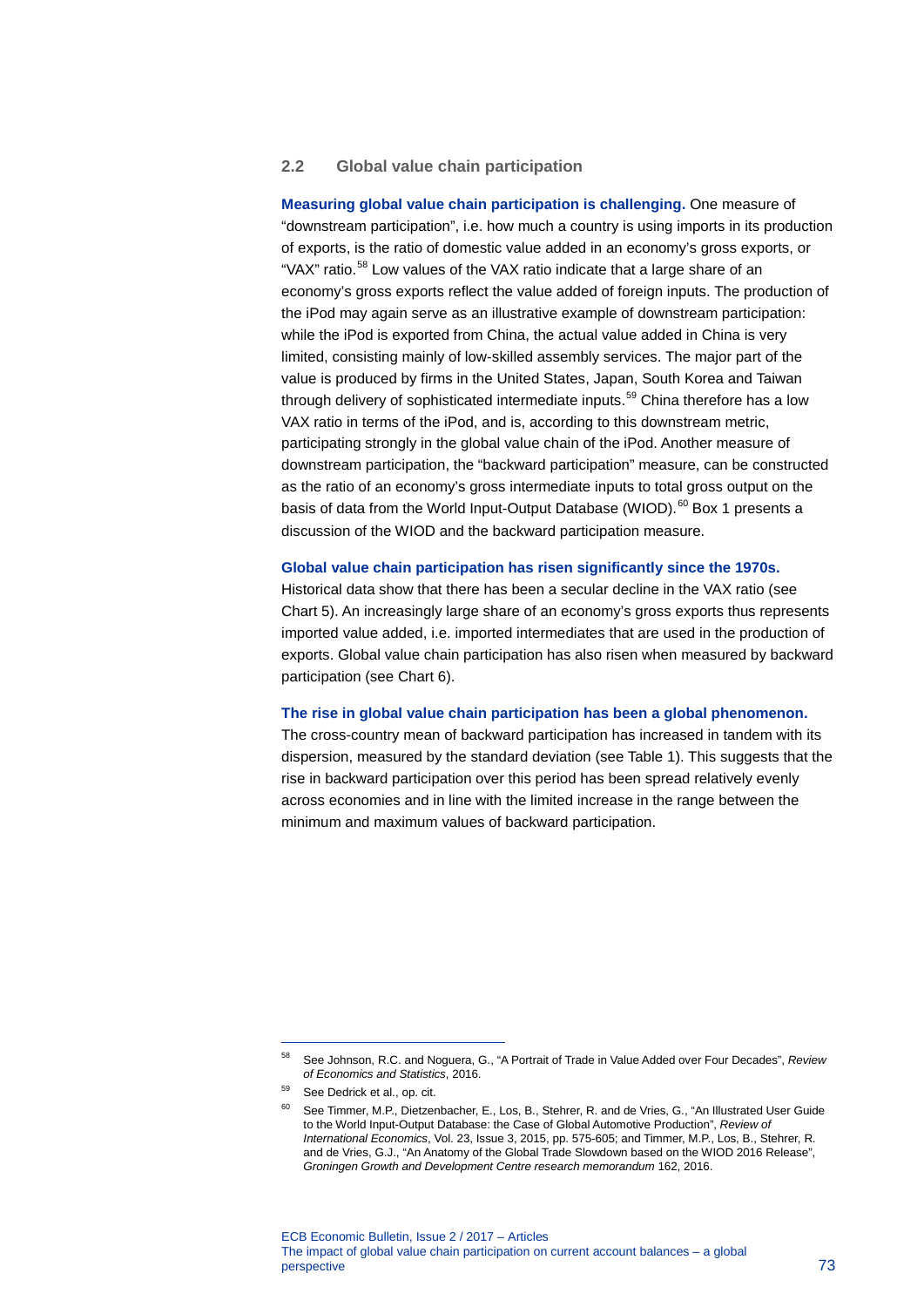#### **Chart 5**



#### Evolution of the global VAX ratio





<sup>(</sup>ratio of gross imported intermediate inputs to total gross output)



Source: Johnson, R.C. and Noguera, G. (see footnote 12).

Sources: WIOD and ECB calculations. Note: The solid line represents data from the 2013 WIOD release and the dashed line data from the 2016 release.

### **Very recently, in the aftermath of the global financial crisis, measures of downstream participation have pointed to a slowdown in the rise of global**

value chains.<sup>[61](#page-6-0)</sup> As the levelling-off in the expansion of global value chains has been geographically widespread, the causes of the slowdown are unlikely to be country or region-specific. Possible explanations that have been put forward include reductions in the length of firms' supply chains aimed at improving risk management (for example, in response to the 2011 earthquake in Japan), the adoption of local content requirements and other regulatory measures, and changes in the composition of demand.<sup>[62](#page-6-1)</sup>

#### **Table 1**

-

#### Descriptive statistics for backward participation in 2000 and 2014

(ratio of gross imported intermediate inputs to total gross output)

|      | <b>Observations</b> | <b>Mean</b> | <b>Standard</b><br>deviation | <b>Minimum</b> | <b>Maximum</b> |
|------|---------------------|-------------|------------------------------|----------------|----------------|
| 2000 | 44                  | 0.12        | 0.06                         | 0.03           | 0.35           |
| 2014 | 44                  | 0.15        | 0.08                         | 0.04           | 0.42           |
|      |                     |             |                              |                |                |

Sources: WIOD and ECB calculations.

<span id="page-6-0"></span><sup>61</sup> See also ECB, "Understanding the weakness in global trade – What is the new normal?", *Occasional Paper Series*, No 178, 2016; Timmer, M., Los, B., de Vries, G. and Stehrer, R., "Peak trade? An anatomy of the recent global trade slowdown", Groningen Growth and Development Centre, 2016.

<span id="page-6-1"></span><sup>62</sup> See also IMF, *World Economic Outlook*, October 2016.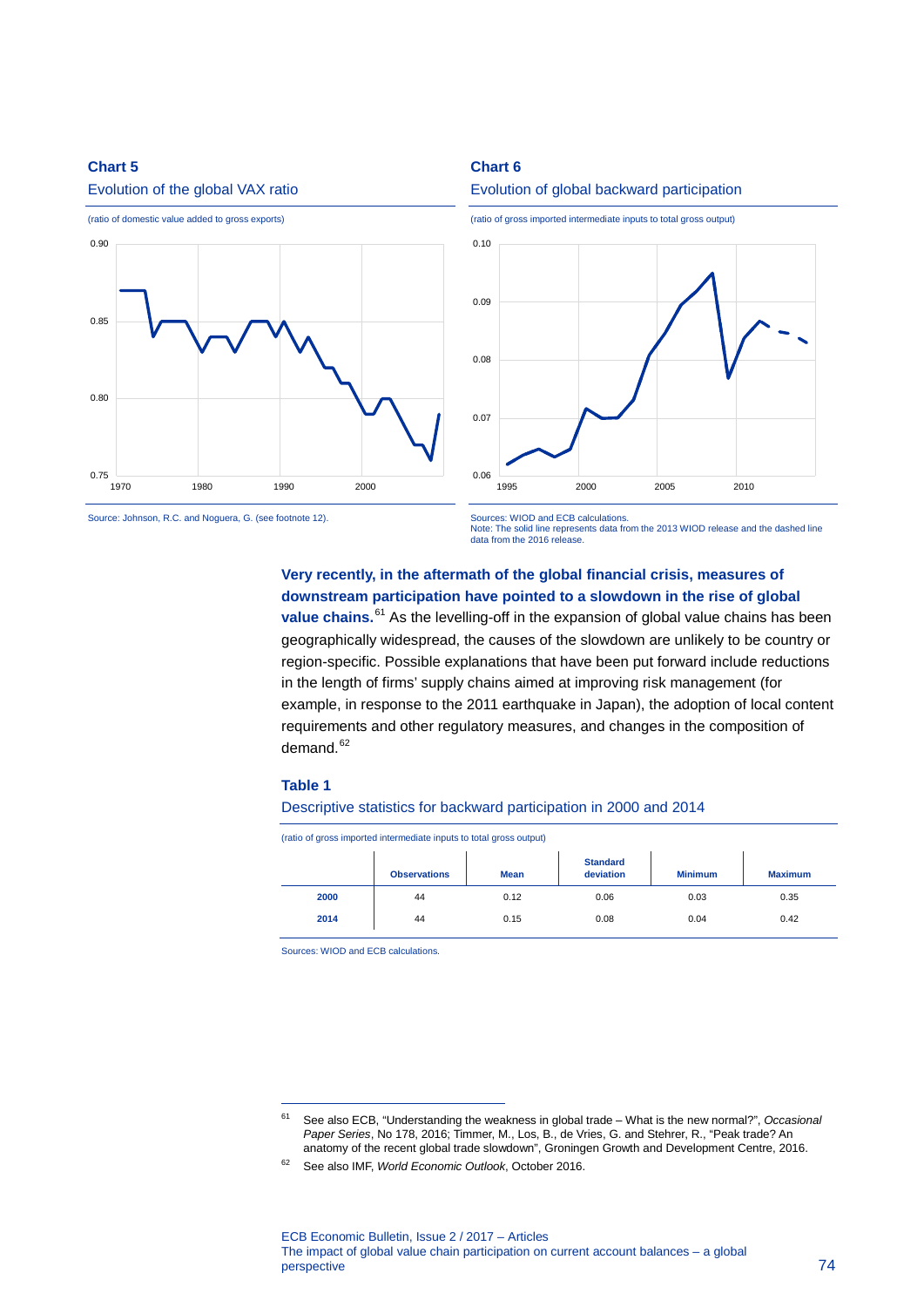#### **Box 1**

Measuring global value chain participation on the basis of international input-output tables

This article uses the WIOD to construct measures of economies' global value chain participation. In two editions, the WIOD provides global input-output tables at annual frequency for a large number of countries and sectors. The 2013 edition covers the period 1995-2011 and the 2016 edition the period 2000-14. Unfortunately, the two editions of the WIOD are not consistent in terms of country and sector coverage. For example, while the 2013 edition covers 35 sectors in 40 countries, the 2016 edition covers 56 sectors in 43 countries. Both editions also cover a block of countries constructed as the "rest of the world". For many purposes, therefore, the data from the two WIOD editions cannot be combined in order to construct continuous measures of global value chain participation for the entire period 1995-2014. This article uses changes in the backward global value chain participation measure for 2011 to 2014 from the 2016 vintage in order to extrapolate the values of the measures constructed using the 2013 vintage beyond 2011.

Various concepts and metrics have been proposed to measure trade in value added and global value chain participation on the basis of global input-output tables.<sup>[63](#page-7-0)</sup> In this article, a simple measure of global value chain participation is constructed on the basis of the WIOD data: the "backward participation" measure reflects a country's downstream participation, and is defined as the ratio of an economy's gross intermediate imports relative to its total gross output.

Another framework for the measurement of trade in value added has been developed and established by the Organisation for Economic Co-operation and Development (OECD).<sup>[64](#page-7-1)</sup> In this framework, the OECD has defined backward participation as "foreign value added".<sup>[65](#page-7-2)</sup> This indicator is constructed on the basis of the OECD-World Trade Organization (WTO) Trade in Value Added database, which covers 61 countries and 34 sectors for1995, 2000, 2005, 2008 and 2011. The correlation between the backward participation measure used in this article and the measure of foreign value added based on the OECD definition is 0.94. The correlation between the VAX ratio and the backward participation measure used in this article is 0.97.

# 3 The impact of participation in global value chains on the current account

**Participating in global value chains may give an economy a temporary competitive edge that results – in order to smooth consumption over time – in a rise in its current account balance.** This could occur in a situation where domestic and imported intermediate goods are substitutes in production and the economy experiences a shock that reduces the cost of imported intermediate goods relative to those produced domestically; such a shock could reflect the adoption of trade and capital flow liberalising policies or advances in information and communication technologies, which have been identified in the literature as the

<sup>&</sup>lt;sup>63</sup> See, for example, Hummels et al., op. cit.; Johnson, R.C. and Noguera, G., op. cit.; Koopman et al, op. cit.; or OECD, *TiVA 2015 indicators – definitions*, 2015.

<span id="page-7-2"></span><span id="page-7-1"></span><span id="page-7-0"></span><sup>64</sup> See OECD-WTO, *Trade in Value-Added: Concepts, Methodologies and Challenges*, 2012.

<sup>65</sup> OECD 2015, op. cit.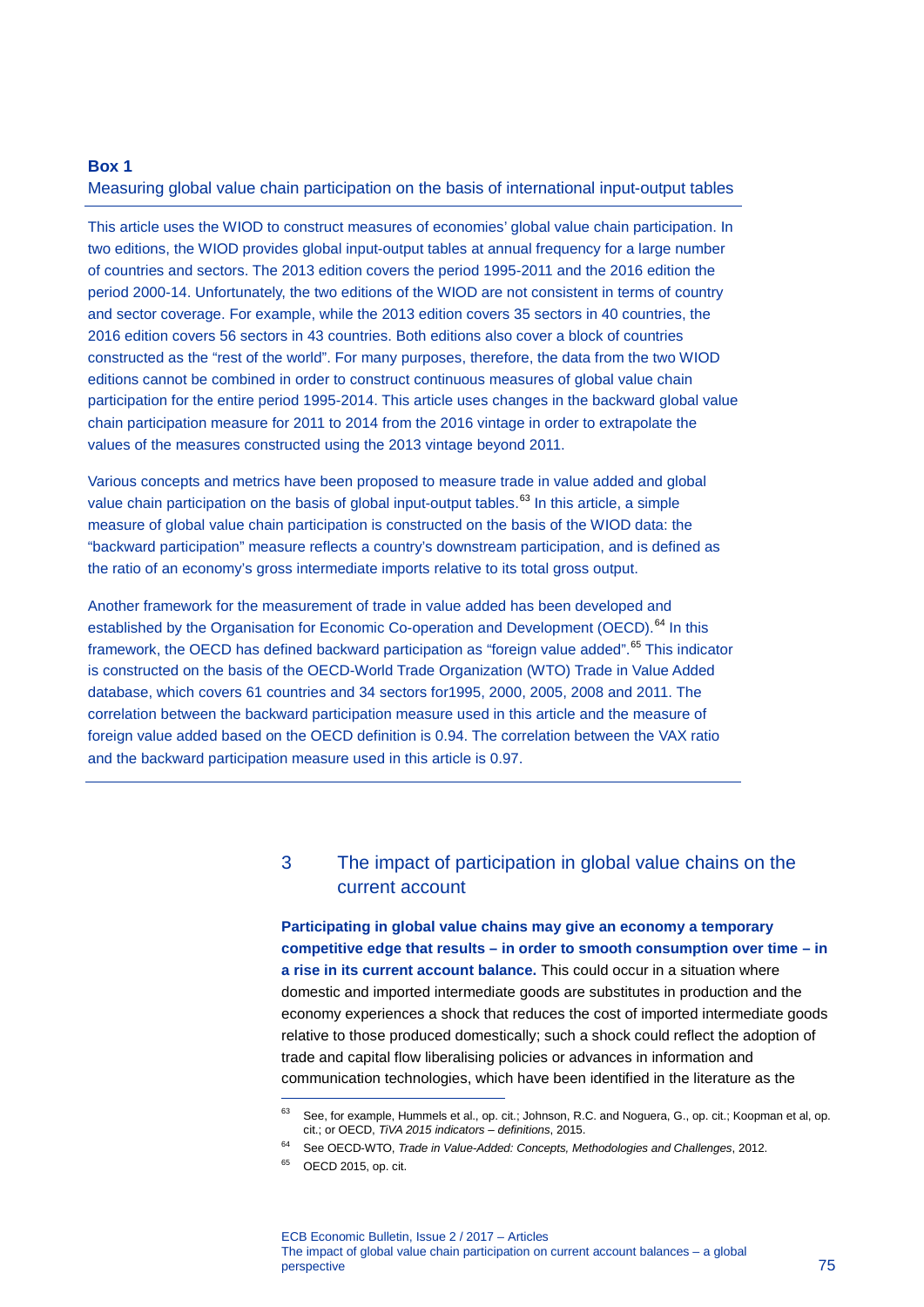driving forces behind the rise in global value chain participation. By substituting less expensive imported intermediate goods for those produced domestically, domestic firms participate in global value chains and, at the same time, achieve a gain in competiveness relative to exporters in the rest of the world. As a result, the economy's trade balance improves, driven by a rise in its exports.<sup>[66](#page-8-0)</sup> As it is expected that foreign economies will – possibly with a delay – also adopt trade and capital flow liberalising policies and exploit advances in information and communication technologies, the gain in competitiveness for domestic exporters is perceived to be only temporary. As a consequence, in order to smooth consumption over time, part of the income gain in the domestic economy will be saved, which improves the current account balance. $67$  A key element in this hypothesised mechanism is that participating in global value chains (by substituting imported for domestically produced intermediate goods) raises the efficiency of production in the domestic economy. Box 2 discusses the empirical evidence on the effect of global value chain participation on productivity. Moreover, it is crucial that the gain in competitiveness achieved through the substitution of imported intermediate goods for domestic goods is only temporary. If the competitive edge is permanent, or perceived to be so, the current account balance is likely to deteriorate as consumption, and thus imports, rise commensurately to permanent income.

#### **Box 2**

Empirical evidence on the effect of participation in global value chains on productivity

Participation in global value chains affects firm-level productivity, mainly by allowing firms to benefit from specialisation gains.<sup>[68](#page-8-2)</sup> Studies that explore this link using industry-level data tend to conclude that off-shoring affects productivity positively. For example, Amiti and Wei<sup>[69](#page-8-3)</sup> estimate the effects of off-shoring on productivity in US manufacturing industries, concluding that services off-shoring has a positive effect on productivity; off-shoring of material inputs also has a positive effect on productivity, but the magnitude is smaller. Winkler<sup>[70](#page-8-4)</sup> obtains similar results for Germany using input-output data for 1995-2006. Crinò<sup>[71](#page-8-5)</sup> uses comparable data for nine European countries and finds that services off-shoring exerts a positive and economically large effect on domestic productivity. Egger and Egger<sup>[72](#page-8-6)</sup> analyse how off-shoring affects the productivity of low-skilled workers employed in the EU manufacturing sector. They find a negative effect on productivity in the

<span id="page-8-0"></span><sup>&</sup>lt;sup>66</sup> In principle the rise in imports of intermediates could also lead to a deterioration of the economy's trade balance. However, in a standard structural open economy model in general equilibrium the rise in exports dominates the rise in imported intermediates: see Brumm, J., Georgiadis, G., Gräb, J. and Trottner, F.[, Global value chain participation and current account imbalances,](http://www.cepr.org/sites/default/files/(BRUMM_GEORGIADIS_GRAB_TROTTNER)_GVC_Participation_and_Current_Account_Imbalances.pdf) 2015.

<span id="page-8-2"></span><span id="page-8-1"></span> $67$  For an analysis of this mechanism in a structural general equilibrium model, see Brumm et al., op. cit. 68 For a survey, see Amador, J. and Cabral, S., "Global Value Chains: Surveying Drivers, Measures and Impacts", *Banco de Portugal Working Paper*, No 3/2014, 2014.

<span id="page-8-3"></span><sup>69</sup> See Amiti, M. and Wei, S.-J., "Service Offshoring and Productivity: Evidence from the US", *The World Economy*, Vol. 32, Issue 2, 2009, pp. 203-220.

<span id="page-8-4"></span><sup>70</sup> See Winkler, D., "Services Offshoring and its Impact on Productivity and Employment: Evidence from Germany, 1995-2006", *The World Economy*, Vol. 33, Issue 12, 2010, pp. 1672-1701.

<span id="page-8-5"></span><sup>71</sup> See Crinò, R., "Service Offshoring and Productivity in Western Europe", *Economics Bulletin*, Vol. 6, No 35, 2008, pp. 1-8.

<span id="page-8-6"></span><sup>&</sup>lt;sup>72</sup> See Egger, H. and Egger, P., "International Outsourcing and the Productivity of Low-Skilled Labor in the EU", *Economic Inquiry*, Vol. 44, Issue 1, 2006, pp. 98-108.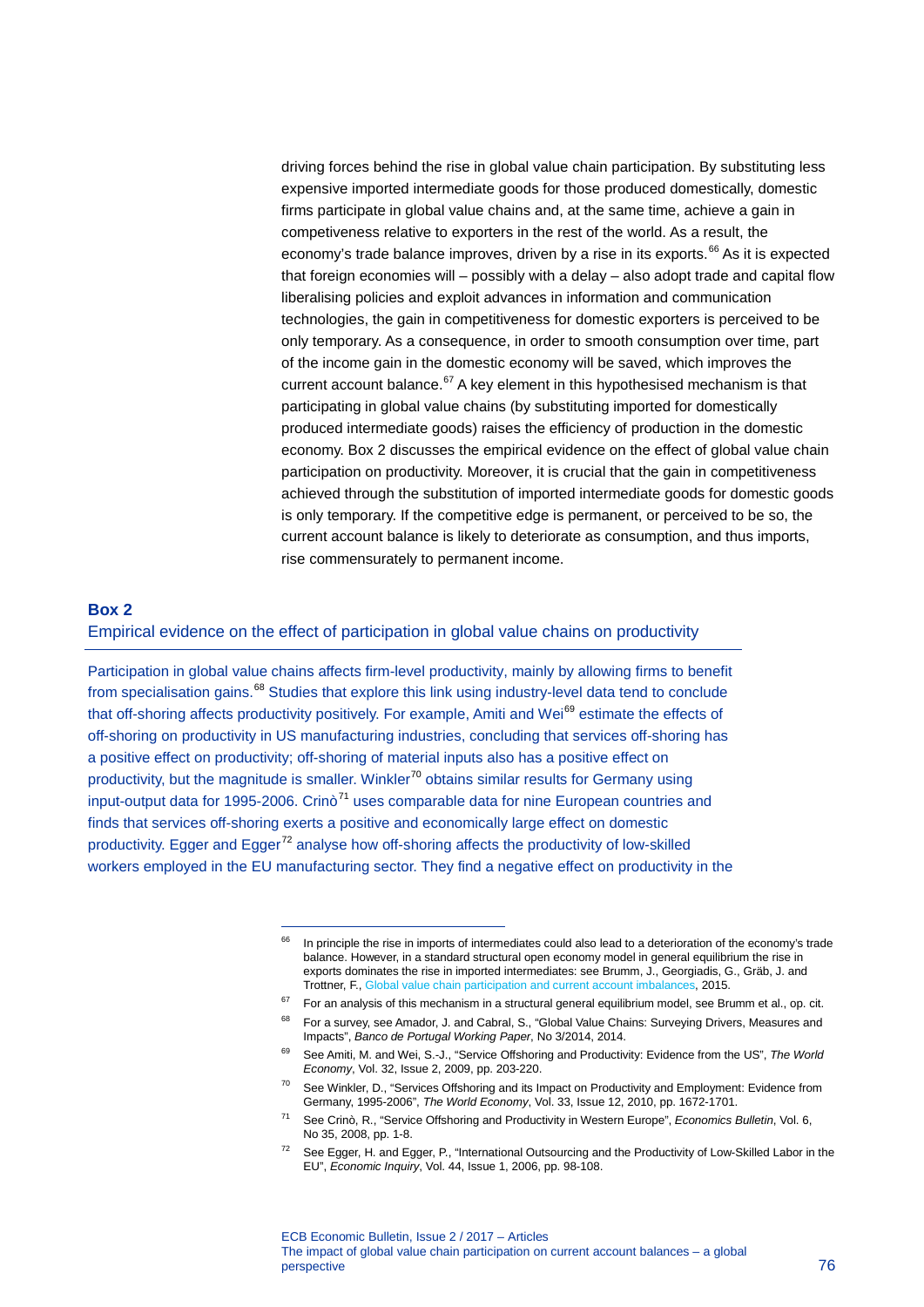short run, but that the impact becomes positive in the long run. Schwörer<sup>[73](#page-9-0)</sup> combines industry-level data on off-shoring from the WIOD with firm-level data for nine European countries between 1995 and 2008. The study finds that off-shoring of services and of non-core manufacturing activities contributed to an increase in productivity; however, no significant effect is found for off-shoring of core manufacturing activities. Schwörer also finds evidence for additional productivity gains for multinational firms.

Other studies have used firm-level data. Görg and Hanley<sup>[74](#page-9-1)</sup> examine the effect of international outsourcing on productivity at the plant level in the electronics industry in Ireland. They find that total international outsourcing increases plant-level productivity, but that this effect only holds for plants with low export intensities. When distinguishing between off-shoring of services and materials, their study finds that the positive impact on productivity is limited to materials outsourcing. Görg et al.<sup>[75](#page-9-2)</sup> investigate the impact of international outsourcing on productivity with plant-level data for Irish manufacturing, finding that being more embedded in international markets leads to larger productivity gains from outsourcing. McCann<sup>[76](#page-9-3)</sup> also finds that an increase in outsourcing intensity leads to productivity gains for foreign-owned firms and for indigenous exporters in Ireland. In contrast, being an outsourcer matters strongly for Irish firms that are not exporting, while for exporters and foreign affiliates productivity increases are much lower. Using a dataset of Japanese firms, Ito et al.<sup>[77](#page-9-4)</sup> find productivity gains for firms that outsource both manufacturing and services tasks, but not for firms that outsource only one or the other. Hijzen et al.<sup>[78](#page-9-5)</sup> also use firm-level data for the Japanese manufacturing industries, and find that intra-firm off-shoring has generally a positive effect on productivity of the off-shoring firm, while arm's length off-shoring does not. Kasahara and Rodrigue<sup>[79](#page-9-6)</sup> find evidence of a positive impact of imported intermediates on productivity in Chilean manufacturing plants. Morrison Paul and Yasar $^{80}$  $^{80}$  $^{80}$  find that higher shares of imported materials and subcontracted inputs are associated with higher productivity for Turkish textile and apparel manufacturing plants. The results of Fariñas and Martín-Marcos<sup>[81](#page-9-8)</sup> suggest that foreign outsourcing has a positive impact on total factor productivity growth at the firm level in a sample of Spanish manufacturing firms. Jabbour<sup>[82](#page-9-9)</sup> finds positive effects of off-shoring on productivity and profitability for French manufacturing firms, but only in the case of

- <span id="page-9-2"></span>75 See Görg, H., Hanley, A. and Strobl, E., "Productivity Effects of International Outsourcing: Evidence from Plant-level Data", *Canadian Journal of Economics*, Vol. 41, Issue 2, 2008, pp. 670-688.
- <span id="page-9-3"></span>76 See McCann, F., "The heterogeneous effect of international outsourcing on firm productivity", *Working Papers* 2010-06, CEPII Research Center, 2010.
- <span id="page-9-4"></span>77 See Ito, B., Tomiura, E. and Wakasugi, R., "Offshore Outsourcing and Productivity: Evidence from Japanese Firm-level Data Disaggregated by Tasks", *Review of International Economics*, Vol. 19, Issue 3, 2011, pp. 555-567.
- <span id="page-9-5"></span>78 See Hijzen, A., Inui, T. and Todo, Y., "Does Offshoring Pay? Firm-Level Evidence From Japan", *Economic Inquiry*, Vol. 48, Issue 4, 2010, pp. 880-895.
- <span id="page-9-6"></span><sup>79</sup> See Kasahara, H. and Rodrigue, J., "Does the use of imported intermediates increase productivity? Plant-level evidence", *Journal of Development Economics*, Vol. 87, Issue 1, 2008, pp. 106-118.
- <span id="page-9-7"></span>80 See Morrison Paul, C. and Yasar, M., "Outsourcing, Productivity, and Input Composition at the Plant Level", *Canadian Journal of Economics*, Vol. 42, Issue 2, 2009, pp. 422-439.
- <span id="page-9-8"></span>81 See Fariñas, J.C. and Martín-Marcos, A., "Foreign Sourcing and Productivity: Evidence at the Firm Level", *World Economy*, Vol. 33, Issue 3, 2010, pp. 482-506.
- <span id="page-9-9"></span>See Jabbour, L., "Offshoring and Firm Performance: Evidence from French Manufacturing Industry", *World Economy*, Vol. 33, Issue 3, 2010, pp. 507-524.

<span id="page-9-0"></span><sup>73</sup> See Schwörer, T., "Offshoring, domestic outsourcing and productivity: Evidence for a number of European Countries", *Review of World Economics* (Weltwirtschaftliches Archiv), Vol. 149, Issue 1, 2013, pp. 131-149.

<span id="page-9-1"></span><sup>74</sup> See Görg, H. and Hanley, A., "International Outsourcing and Productivity: Evidence from the Irish Electronics Industry", *The North American Journal of Economics and Finance*, Vol. 16, Issue 2, 2005, pp. 255-269.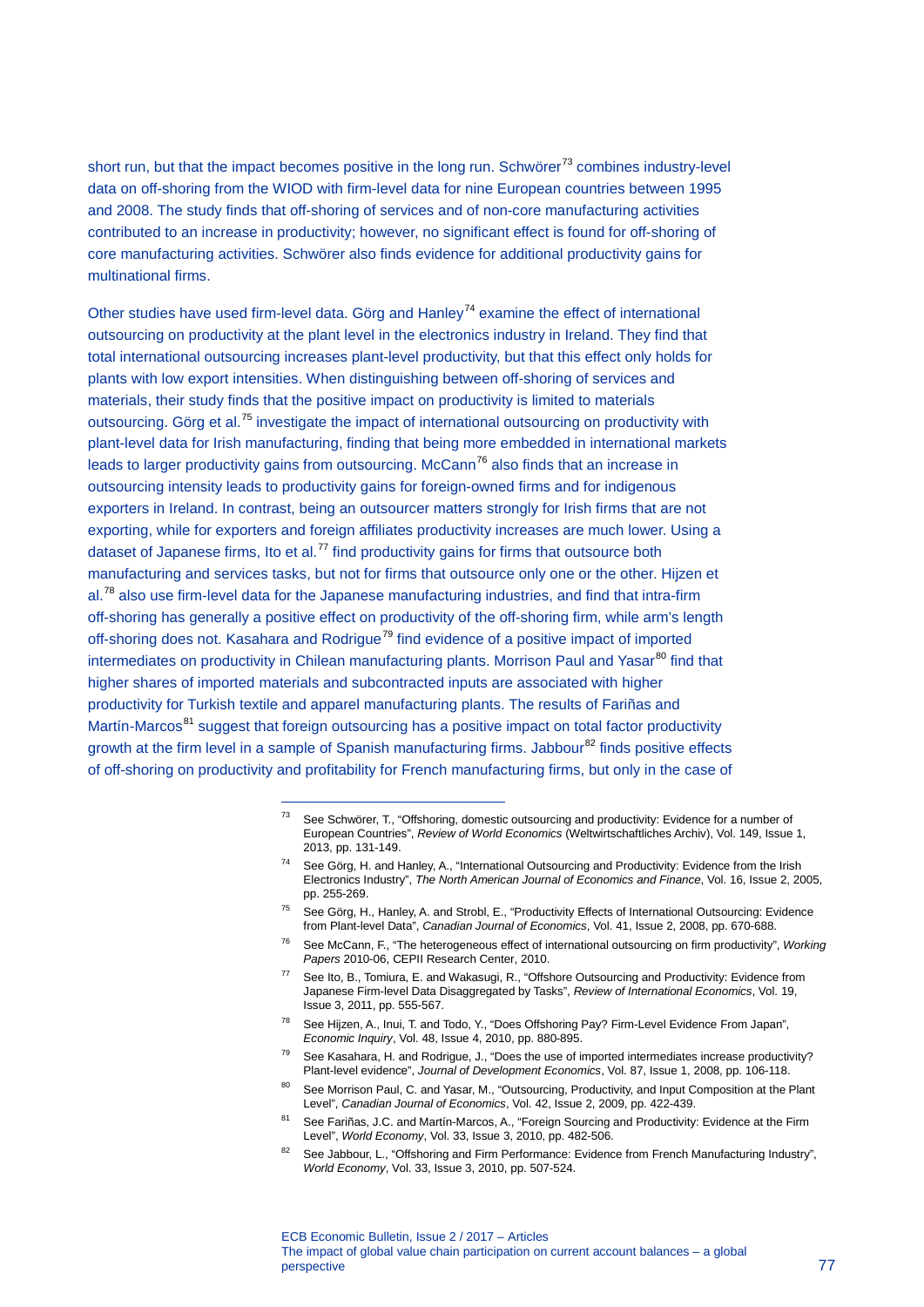international outsourcing to developing countries. Finally, for Germany Wagner<sup>[83](#page-10-0)</sup> finds some evidence of a positive causal effect of off-shoring on firm-level productivity, although this effect is small.

# 4 Empirical evidence on the effect of global value chain participation on current account balances

#### **Chart 7**

Economies' current account balances and backward participation relative to the rest of the world



Source: WIOD and ECB calculations.

Note: Each dot corresponds to a country's sample mean backward participation and its current account balance relative to the rest of the world.

<span id="page-10-0"></span>-

# **Global value chain participation and current account balances are positively correlated.**

Consistent with the mechanism discussed in the previous section, the unconditional cross-country correlation between current account balances and economies' backward participation relative to the rest of the world is positive, albeit not statistically significantly different from zero (see Chart 7). Moreover, for selected economies with large and persistent current account imbalances, there is a noticeable co-movement between backward participation relative to the rest of the world and the current account balance over time (see Chart 8). $84$  For example, for the United States, the rise and fall in the current account deficit over the past two decades has been accompanied by a similar decline and subsequent increase in the country's backward participation relative to the rest of the world. Likewise, for Germany and China there is a markedly positive correlation between their backward participation relative to the rest of the world and their current account balances.

See Wagner, J., "Offshoring and Firm Performance: Self-selection, Effects on Performance, or Both?", *Review of World Economics* (Weltwirtschaftliches Archiv), Vol. 147, Issue 2, June 2011, pp. 217-247.

<span id="page-10-1"></span>The backward measure used in Chart 8 refers to the value of an economy's backward participation relative to the rest of the world. A change in global value chain participation in a given country can affect its current account balance only to the extent that other countries' global value chain participation does not change to the same degree.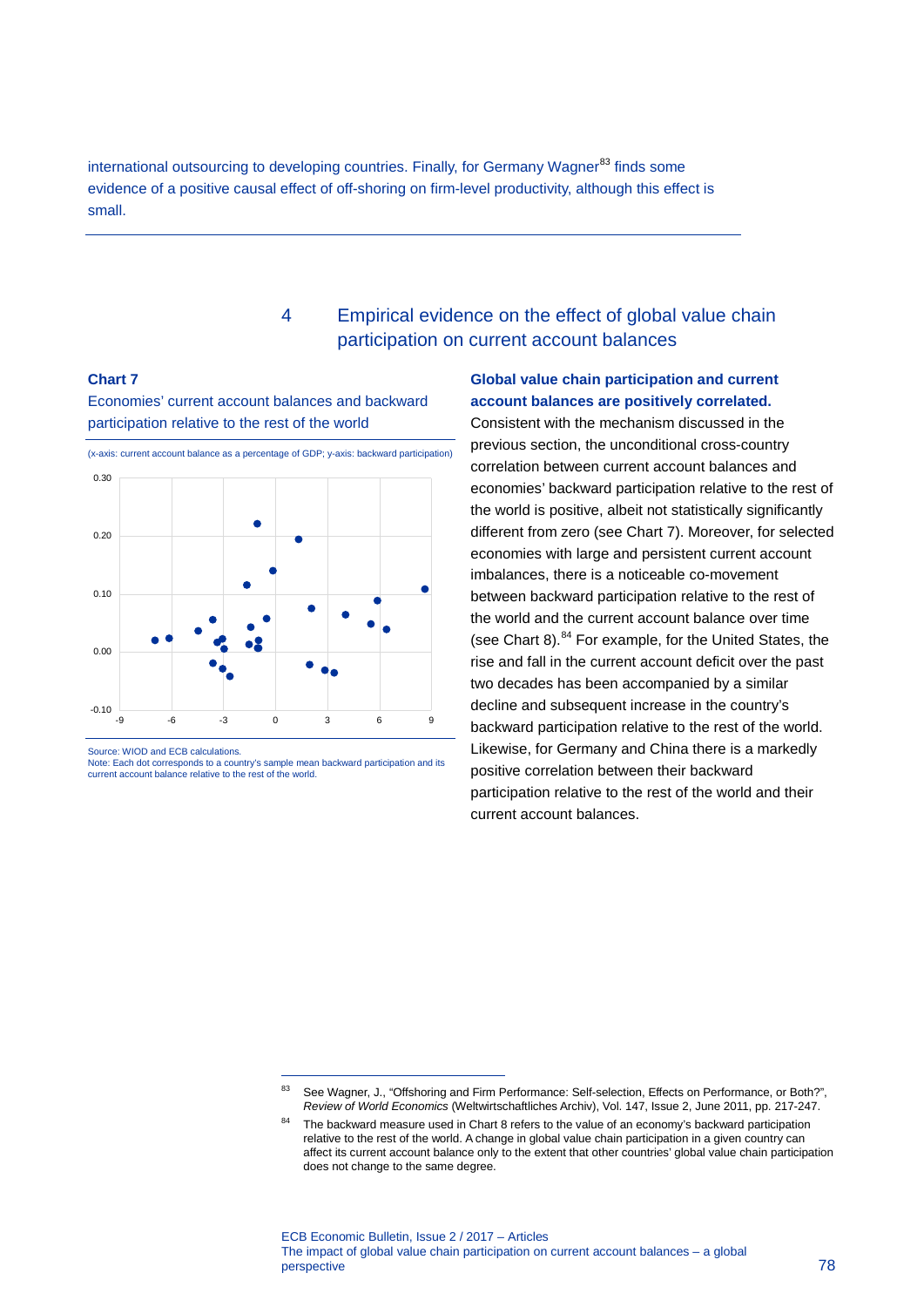#### **Chart 8**

Co-movement between selected economies' global value chain participation relative to the rest of the world and current account balances



Sources: IMF World Economic Outlook and WIOD.

-

Note: For the global value chain participation data, the solid line represents data from the 2013 WIOD release and the dashed line data from the 2016 release. The data from the 2016 release have been used to extrapolate the data from the 2013 release.

> **In order to identify the effect of global value chain participation on current account balances, other possible determinants of the current account must be controlled for.** To do so, current account balances are typically regressed on a large number of potential determinants in cross-country panel datasets. Such an approach has also been adopted by the IMF in its multilateral surveillance, namely the Consultative Group on Exchange Rate Issues (CGER) methodology and its successor, the External Balance Assessment (EBA). While it is widely recognised that the EBA model does have its [we](#page-11-0)aknesses, <sup>85</sup> it is a useful empirical framework, not least because it has become the main reference for the assessment of current account imbalances in the IMF's Article IV consultations and External Sector Reports. Box 3 provides a more detailed description of the IMF's EBA model.

<span id="page-11-0"></span><sup>85</sup> For a discussion, see Phillips, S., Catão, L., Ricci, L., Bems, R., Das, M., Di Giovanni, J., Unsal, D.F., Castillo, M., Lee, J., Rodriguez, J. and Vargas, M., "The External Balance Assessment (EBA) Methodology", *IMF Working Paper*, Issue 13, 2013.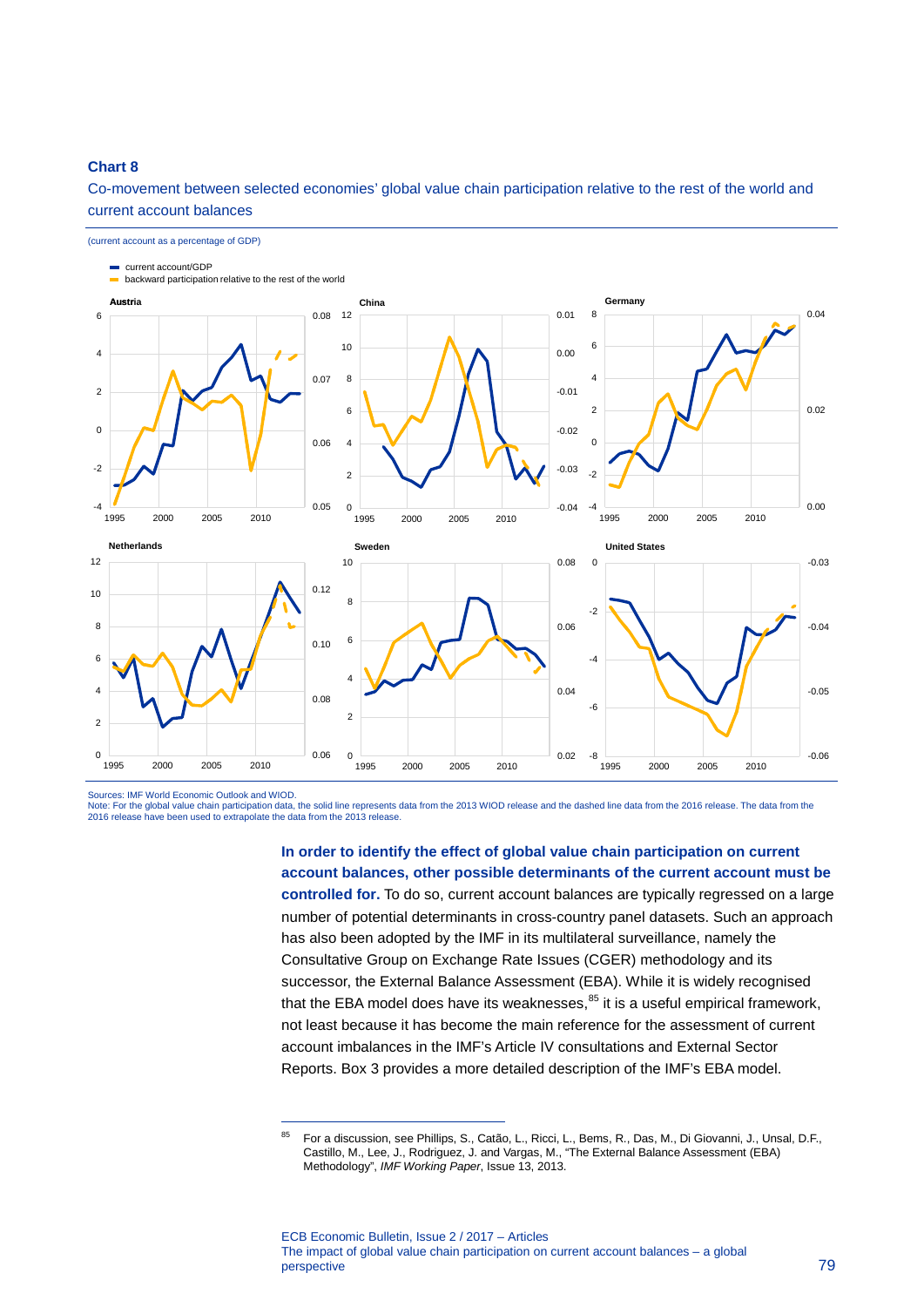# **Box 3**  The External Balance Assessment model

In order to identify the determinants of current account balances, one strand of the literature has used structural models inspired by the new open economy macroeconomics paradigm.<sup>[86](#page-12-0)</sup> Under this inter-temporal approach, current account imbalances are the outcome of decisions taken by forward-looking agents who maximise utility given expectations of future productivity, fiscal policy and financial market conditions. While these models allow a structural analysis of current account dynamics, their empirical fit tends to be relatively poor. Another strand of the literature has examined the determinants of the current account in empirical frameworks that are not tied to a particular structural model.<sup>[87](#page-12-1)</sup> In this spirit, reduced-form panel regressions for the determination of the current account have been explored. The IMF's External Balance Assessment (EBA) model is a version of such a reduced-form panel regression model.<sup>[88](#page-12-2)</sup>

The backbone of the EBA consists of the panel data regression

-

#### $ca_{it} = \alpha + x_{it} * \beta + u_{it}$

where *ca* denotes the current account balance relative to GDP for country *i* in period *t*, and *x* is a set of economic fundamentals that are believed to determine the current account. Importantly, most of the explanatory variables in *x* are measured relative to rest-of-the-world averages; this is done because a change in, for example, the fiscal balance in country *i* can affect its current account balance only to the extent that other countries' fiscal balances do not change commensurately. The explanatory variables in the EBA include the net foreign asset position, the oil balance, output per worker, population growth, the old-age dependency ratio, capital account openness, expected output growth, the terms of trade, the output gap and the fiscal balance. The residuals from the EBA regression are commonly interpreted as those parts of the observed current account balances that cannot be explained by economic fundamentals.

> **The results from EBA regression models suggest that higher global value chain participation relative to the rest of the world improves economies' current account balances, even after controlling for other economic fundamentals.** The first column of Table 2 reports the estimation results for the effect of economies' backward participation relative to the rest of the world on the

<span id="page-12-2"></span>88 IMF 2013, op. cit.; and Phillips et al., op. cit.

<span id="page-12-0"></span><sup>86</sup> See, for example, Sachs, J., "The Current Account and Macroeconomic Adjustment in the 1970s", *Brookings Papers on Economic Activity*, Vol. 12, Issue 1, 1981, pp. 201-282; Glick, R. and Rogoff, K., "Global versus country-specific productivity shocks and the current account", *Journal of Monetary Economics*, Vol. 35, Issue 1, 1995, pp. 159-192; or Obstfeld, M. and Rogoff, K., "The Intertemporal Approach to the Current Account", in Grossman, G. and Rogoff, K. (eds.), *Handbook of International Economics*, Vol. 3, Elsevier, 1995, Ch. 34, pp. 1731-1799.

<span id="page-12-1"></span><sup>87</sup> See, for example, Calderon, C., Chong, A. and Loayza, N., "Determinants of Current Account Deficits in Developing Countries", *The B.E. Journal of Macroeconomics*, Vol. 2, Issue 1, 2002, pp. 1-33; Chinn, M. and Prasad, E., "Medium-Term Determinants of Current Accounts in Industrial and Developing Countries: An Empirical Exploration", *Journal of International Economics*, Vol. 59, Issue 1, 2003, pp. 47-76; Gruber, J., Kamin, S., "Explaining the Global Pattern of Current Account Imbalances", *International Finance Discussion Papers*, Issue 846, Board of Governors of the Federal Reserve System, 2005; or Ca'Zorzi, M., Chudik, A. and Dieppe, A., "Thousands of Models, One Story: Current Account Imbalances in the Global Economy", *Journal of International Money and Finance*, Vol. 31, Issue 6, 2012, pp. 1319-1338.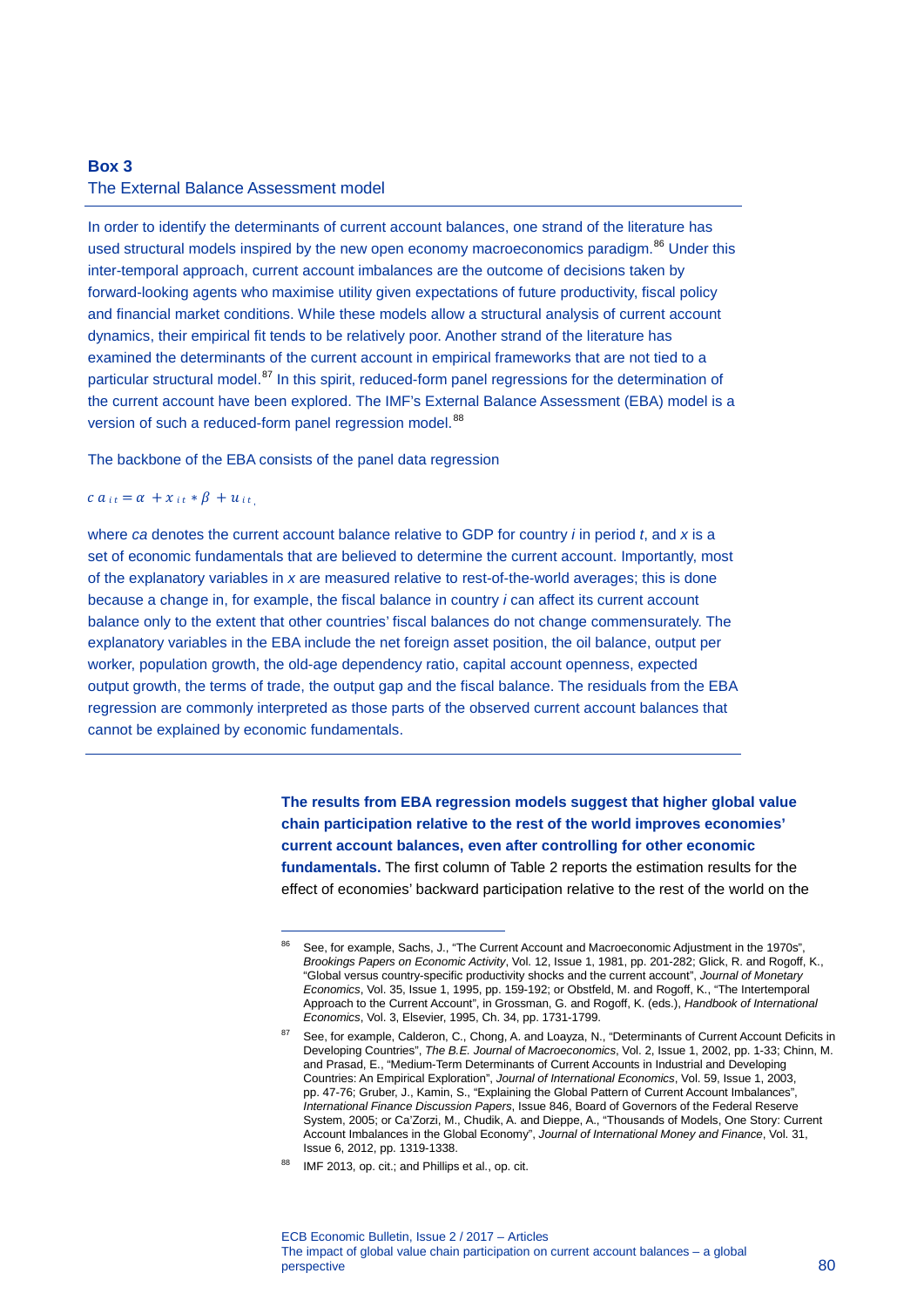current account balance obtained from the EBA regression model.<sup>[89](#page-13-0)</sup> The coefficient estimate is positive and statistically significant, and consistent with the mechanism discussed in Section 3: countries that participate more in global value chains display larger current account surpluses or smaller deficits.<sup>90</sup>,<sup>[91](#page-13-2)</sup>

#### **Table 2**

-

#### EBA regression results

|                        | current account | trade balance<br>(2) |  |
|------------------------|-----------------|----------------------|--|
| backward participation | $0.13***$       | $0.50***$            |  |

Source: ECB calculations.<br>Note: \*\*\* indicates statistic \*\* indicates statistical significance at the 1% level.

**The evidence suggests that the effect of global value chain participation on the current account operates through the trade balance.** The mechanism laid out in Section 3 suggests that participation in global value chains affects an economy's current account balance by boosting its exports and thereby its trade balance. The empirical evidence reported in the second column of Table 2 provides support to this hypothesis, suggesting that participation in global value chains indeed improves economies' trade balances.

# **Cross-country differences in global value chain participation account for a**

**significant fraction of the unexplained component of observed current account balances.** Despite some success in terms of empirical fit, a general finding in the literature on reduced-form empirical models is that the unexplained part of the observed current account balances remains large. Chart 9 plots absolute current account balances as a percentage of GDP for the year 2009 for non-EU countries for which this exceeded 2.5% before the recent contraction of global imbalances. The absolute residuals of the EBA model that do and do not account for economies' participation in global value chains are plotted as additional bars. Chart 9 suggests that there are large unexplained current account balances for surplus and deficit economies in the standard EBA model without global value chain participation measures. The unexplained current account balances are considerably smaller when economies' participation in global value chains is accounted for. For example, for the United States about half of the unexplained part of the observed current account deficit of 2.6% of GDP in 2009 can be accounted for by the country's limited participation in global value chains relative to the rest of the world.

<span id="page-13-0"></span><sup>&</sup>lt;sup>89</sup> Analogously to the IMF's original EBA model, the results are obtained from generalised least squares estimation using data for 29 economies over the period 1995-2011. The regression results reported are robust to heteroscedasticity and autocorrelation in the error term.

<span id="page-13-1"></span><sup>90</sup> The results also imply that an economy's current account balance improves if its global value chain participation falls by less than that of the rest of the world.

<span id="page-13-2"></span><sup>91</sup> There is also some evidence that, in addition to backward participation, increased forward participation can improve the current account balances of economies, even though the effects are quantitatively weaker and operate through other mechanisms (see Brumm et al., op. cit.).